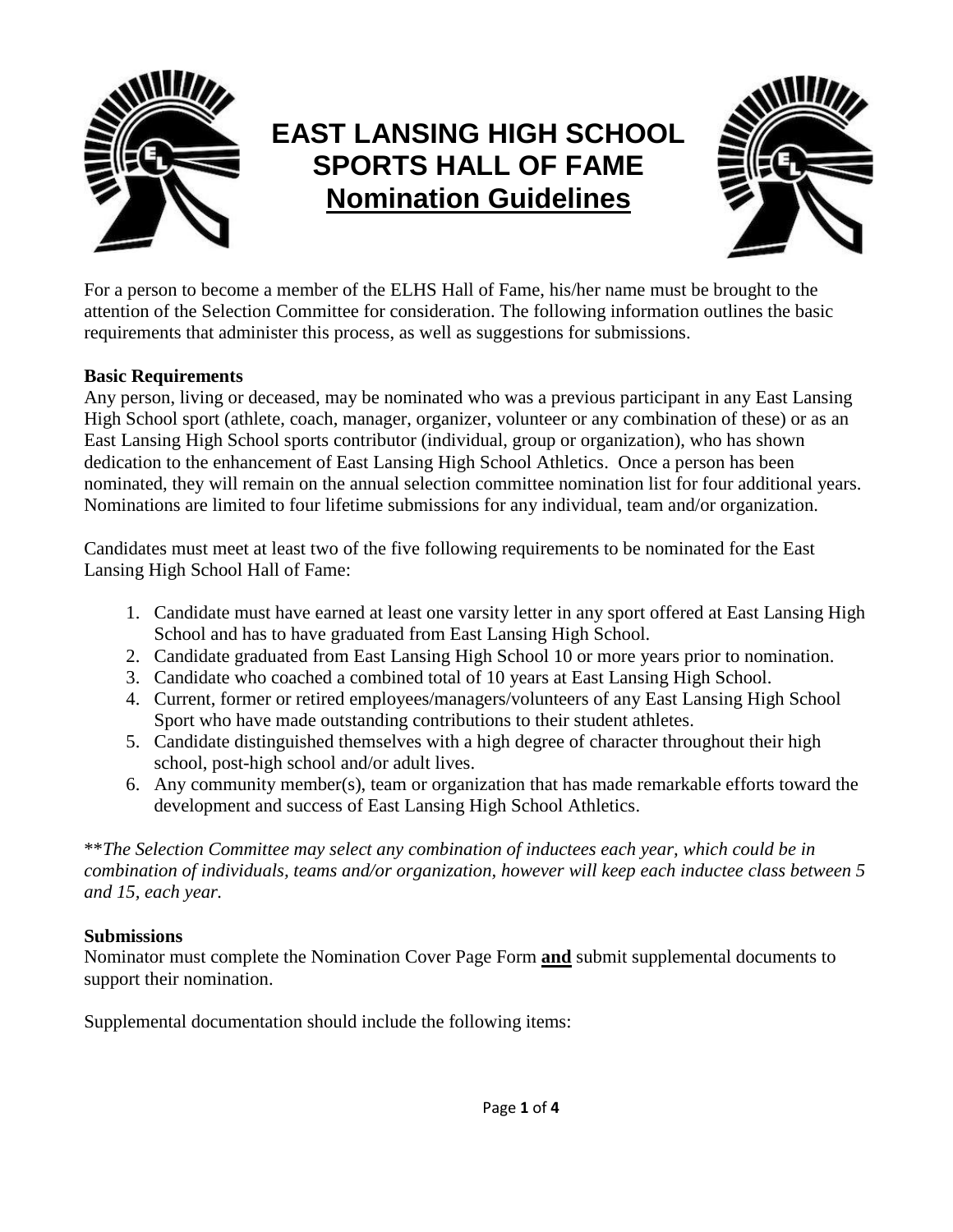- 1. A brief (fewer than 400 words) written statement about why the candidate(s) is/are being nominated must be included with the cover page.
- 2. Supporting documentation of the above such as newspaper clippings, awards received, championships and records set

#### **Deadline For Submissions**

Nominations must be submitted and postmarked by October 31<sup>st</sup>, to the HOF Chair, Nichole Martin, via email and/or mail. Nominations and supporting documents may be emailed to elhsltc@gmail.com. Nominations may be mailed to ELHS Hall of Fame, P.O. Box 4219, East Lansing, MI 48826.

*\*\*Note: It is solely the nominator's responsibility to submit any and all documentation to support the Nomination Cover Sheet. Nomination Cover sheets containing no supporting documentation will not be reviewed by the Selection Committee.*

### **Questions**

If you have any questions regarding the above, please contact ELHS Chair, Nichole Martin via email at elhsltc@gmail.com.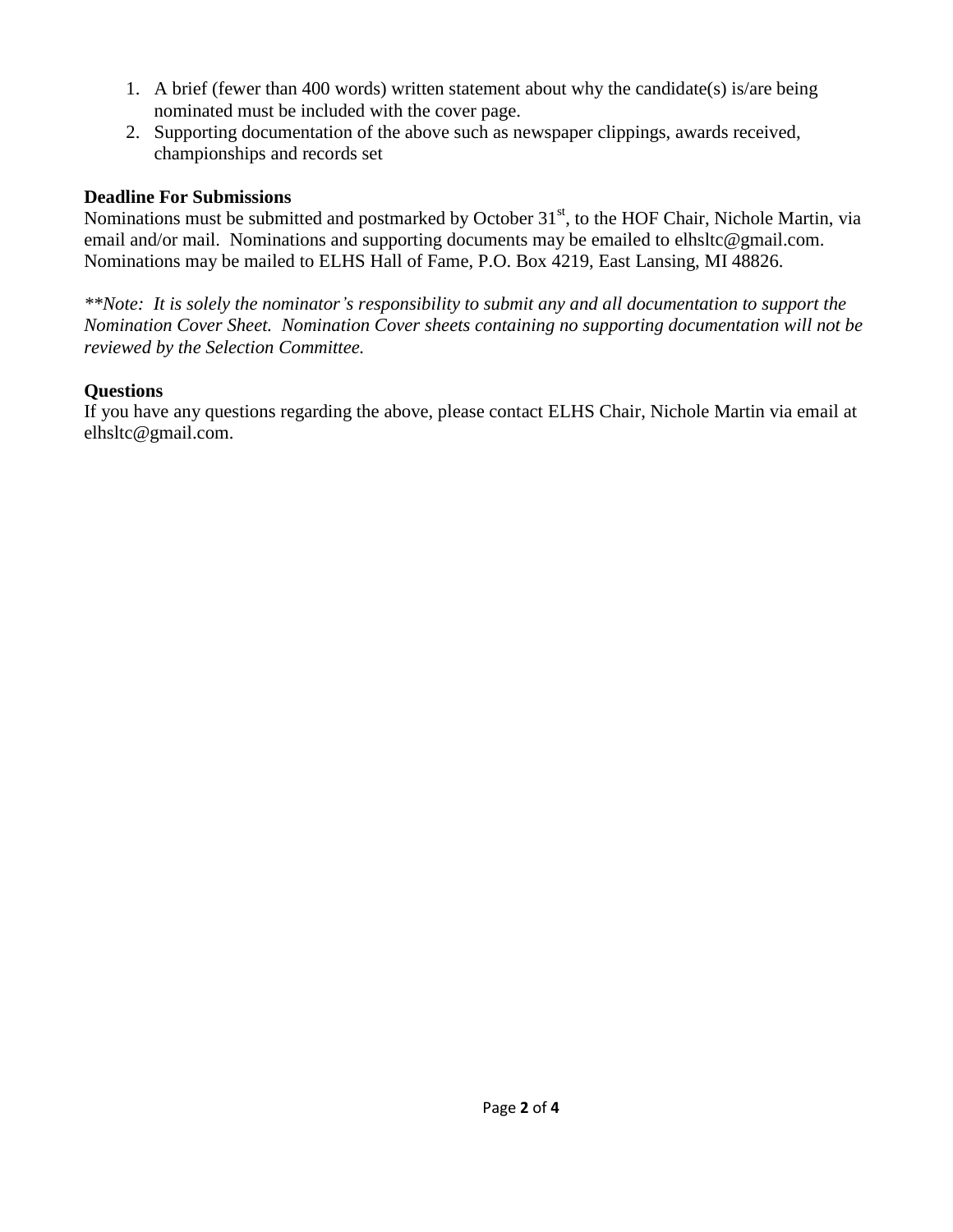

## 2013 **ELHS Sports Hall of Fame Nomination Cover Page**



Nominations must be submitted and postmarked by October 31<sup>st</sup>, to HOF Chair, Nichole Martin. Nominations and supporting documents may be emailed to pragla21@yahoo.com or mailed to ELHS Sports HOF, 6109 Brookhaven Lane, East Lansing, MI 48823.

| $\text{Spot}(s)$                                                                                                                                                                                                              |
|-------------------------------------------------------------------------------------------------------------------------------------------------------------------------------------------------------------------------------|
|                                                                                                                                                                                                                               |
|                                                                                                                                                                                                                               |
| Home Phone                                                                                                                                                                                                                    |
|                                                                                                                                                                                                                               |
|                                                                                                                                                                                                                               |
|                                                                                                                                                                                                                               |
|                                                                                                                                                                                                                               |
|                                                                                                                                                                                                                               |
| Date has been as a series of the series of the series of the series of the series of the series of the series of the series of the series of the series of the series of the series of the series of the series of the series |
|                                                                                                                                                                                                                               |
|                                                                                                                                                                                                                               |
| Home Phone                                                                                                                                                                                                                    |
|                                                                                                                                                                                                                               |
|                                                                                                                                                                                                                               |